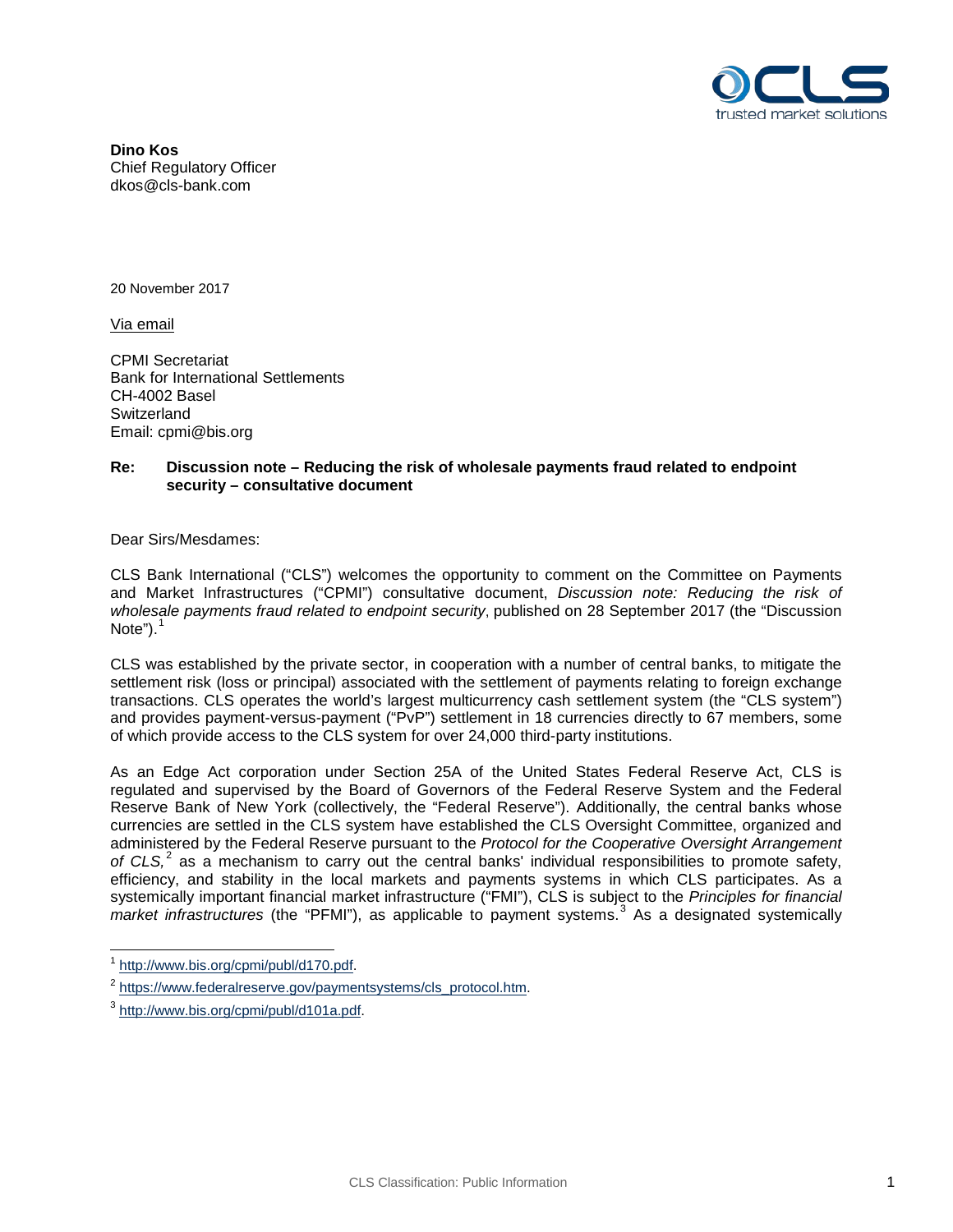

important financial market utility (for which the Board of Governors of the Federal Reserve System is the "Supervisory Agency"), CLS is also subject to the risk management standards set forth in Regulation HH.

The strategy set forth in the Discussion Note (the "Proposed Strategy") would apply to CLS directly, as the operator of the CLS system, as well as indirectly, as a participant in multiple payment systems and messaging networks. As such, CLS's comments focus primarily on the implementation of the Proposed Strategy and the development of the forthcoming guidance to operationalize the elements therein (the "Operational Guidance") in these contexts and are directed to specific areas where CLS believes it can provide useful input. Section I provides general feedback and offers two high-level considerations, and Section II provides more specific input with respect to some of the elements for the CPMI to consider in developing the Proposed Strategy and Operational Guidance.

### I. General Comments on the Proposed Strategy

CLS recognizes that the risk of wholesale payments fraud constitutes a significant and increasing threat to the confidentiality, integrity, and availability of the global financial markets, and thus CLS supports the CPMI's efforts to focus industry attention on enhancing endpoint security. The challenge is all the more difficult given the international nature of the risk and the need for an approach that is robust, yet sufficiently flexible, to enable market participants to adapt to the dynamic and complex threat landscape. With this in mind, CLS submits two overarching considerations to help guide the development of the Proposed Strategy and the forthcoming Operational Guidance.

### A. Dynamic, principles-based approach

*First*, the Proposed Strategy and Operational Guidance should remain principles-based in order to afford stakeholders the flexibility to adapt to the dynamic nature of cyber threats. This consideration is reflected in the Discussion Note<sup>[4](#page-1-0)</sup> and should be similarly emphasized in the Operational Guidance. As threats evolve, so do best practices and technical standards designed to address them. Prescriptive requirements would be detrimental as the constant evolution of threats would render such requirements inefficient or even obsolete, potentially before full implementation. This view was echoed in the final CPMI-IOSCO *Guidance on cyber resilience for financial market infrastructures* (the "CPMI-IOSCO cyber guidance"),<sup>[5](#page-1-1)</sup> which "is principles-based, recognising that the dynamic nature of cyber threats requires evolving methods to mitigate these threats. Guidance requiring specific measures today may quickly become ineffective in the future."[6](#page-1-2) In the context of remarks addressing the (then draft) CPMI-IOSCO cyber guidance, a Federal Reserve Bank of New York official posited that "it may be preferable for market infrastructures to develop alternative solutions for responding to the cyber challenge, lest a monolithic solution result in an unintended concentration risk or an unhealthy 'groupthink'."<sup>[7](#page-1-3)</sup> With this in mind, he offered a military analogy and cautioned against constructing "an inflexible Maginot line whose rigidities

<span id="page-1-0"></span><sup>4</sup> *See e.g.,* Discussion Note § 6 ("In developing the guidance, the CPMI will be mindful that the risk environment and risk management tools may evolve over time.").

<span id="page-1-1"></span><sup>5</sup> [https://www.bis.org/cpmi/publ/d146.htm.](https://www.bis.org/cpmi/publ/d146.htm)

<span id="page-1-2"></span><sup>6</sup> CPMI-IOSCO cyber guidance § 1.2.2.

<span id="page-1-3"></span><sup>&</sup>lt;sup>7</sup> Richard Dzina, Remarks at the Securities Industry and Financial Markets Association (SIFMA) 43rd Annual Operations Conference: Toward a New Paradigm for Resiliency and Security (3 May 2016), available at [https://www.newyorkfed.org/newsevents/speeches/2016/dzi160503.](https://www.newyorkfed.org/newsevents/speeches/2016/dzi160503)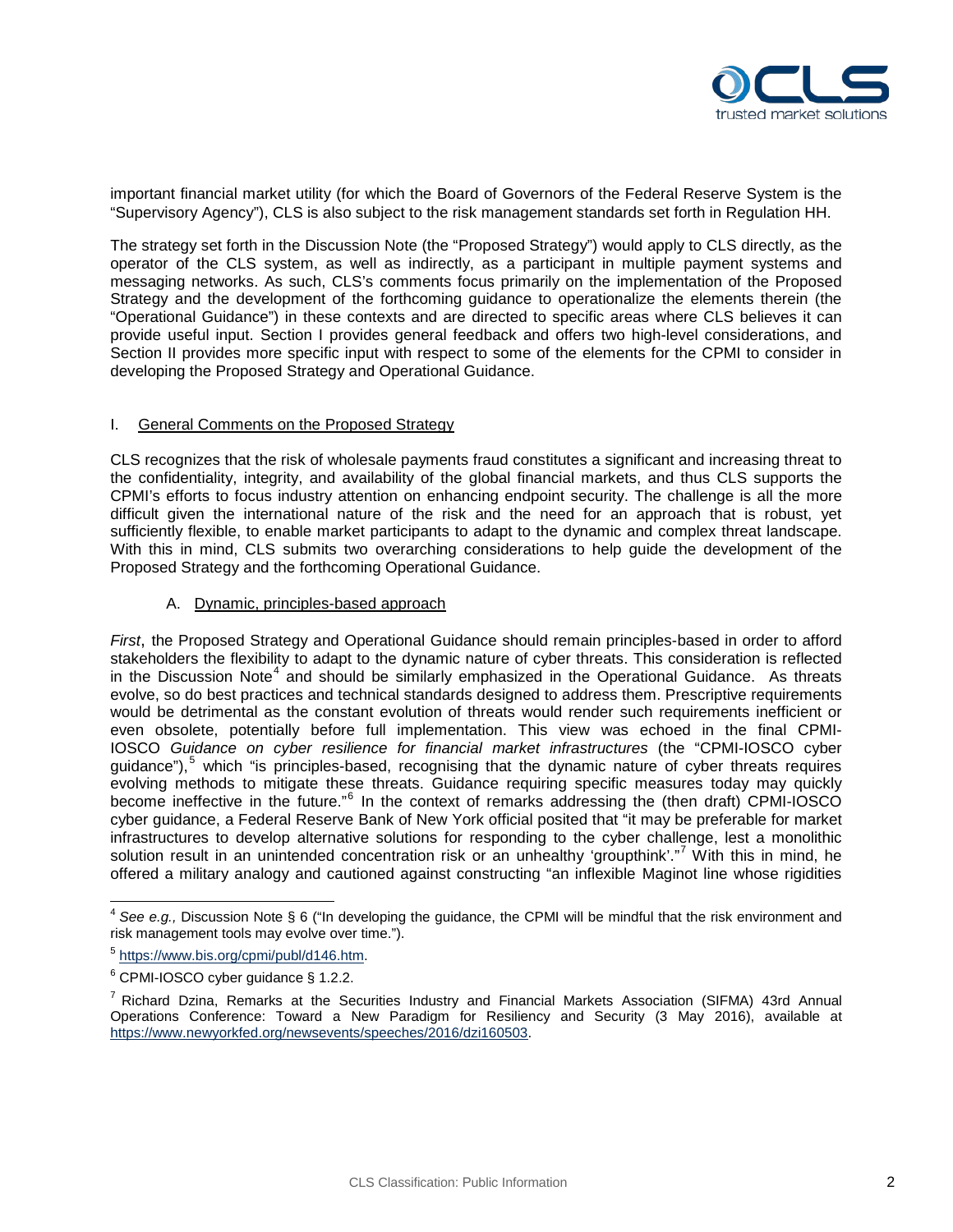

are easily subverted by a creative and nimble adversary." CLS encourages the CPMI to continue to heed these concerns and develop Operational Guidance that allows stakeholders to remain "creative and nimble" as well.

A prescriptive, monolithic solution is likewise impractical given the Proposed Strategy is designed to be taken into account by a broad range of public and private sector stakeholders (*i.e.*, operators of payment systems and messaging networks, their respective participants, and the respective supervisors, regulators, and overseers of operators and participants). The scope of covered entities is underscored in Section 6 of the Discussion Note, which states:

[W]hile payment systems and messaging networks share many commonalities with one another, they vary in several aspects, including the number and diversity of their participants; the volume and nature of the underlying obligations being settled; and the relevant legal, operational and technical structures and constraints under which they may operate.

Moreover, "[s]uch variations may have important implications for determining the most appropriate and effective approaches to operationalising the [Proposed Strategy]."[8](#page-2-0) CLS wholeheartedly agrees. In the case of CLS, payment systems that provide PvP settlement for matched payment instructions, by design, do not face many of the risks that would arise in the context of unmatched payments submitted by an individual market participant. It would therefore be neither appropriate nor effective to require all payment system operators to implement prescriptive measures or utilize specific tools intended to prevent or detect fraudulent activity in the context of one-way payments.

Accordingly, CLS welcomes comprehensive yet flexible Operational Guidance that stakeholders could tailor with regard to their specific operational and threat landscape, role in the wholesale payments ecosystem, and legal and regulatory requirements. <sup>[9](#page-2-1)</sup> Such approach would complement the relevant principles and expectations set forth in the PFMI and CPMI-IOSCO cyber guidance and "could be taken into account by payment systems and messaging networks as they consider their approaches for observing [the relevant] principles and expectations, *where applicable and appropriate.*" [10](#page-2-2)

### B. Proactive public-private collaboration

*Second,* effective endpoint security requires a proactive, collaborative approach amongst public and private stakeholders. This precept cannot be overstated. The Discussion Note explains that given the interconnectedness of financial networks, efforts of a given party may not achieve the expected benefits unless other connected parties do the same. $11$  As interconnectivity increases in the wholesale payments

<span id="page-2-0"></span><sup>8</sup> Discussion Note § 6.

<span id="page-2-1"></span><sup>&</sup>lt;sup>9</sup> In the United States, for example, financial institutions supervised by the agencies that comprise the Federal Financial Institutions Examination Council ("FFIEC") are expected to manage cybersecurity risks associated with interbank messaging and wholesale payment networks in accordance with the FFIEC IT Examination Handbook. *See also* FFIEC Joint Statement on Cybersecurity of Interbank Messaging and Wholesale Payment Networks (7 June 2016), available at https://www.ffiec.gov/press/PDF/Cybersecurity of IMWPN.pdf (alerting financial institutions to specific risk mitigation techniques related to cyber-attacks exploiting vulnerabilities and unauthorized entry through trusted client terminals running messing and payment networks).

<span id="page-2-2"></span><sup>10</sup> *See* Discussion Note § 5 (emphasis added).

<span id="page-2-3"></span> $11$  Discussion Note § 3.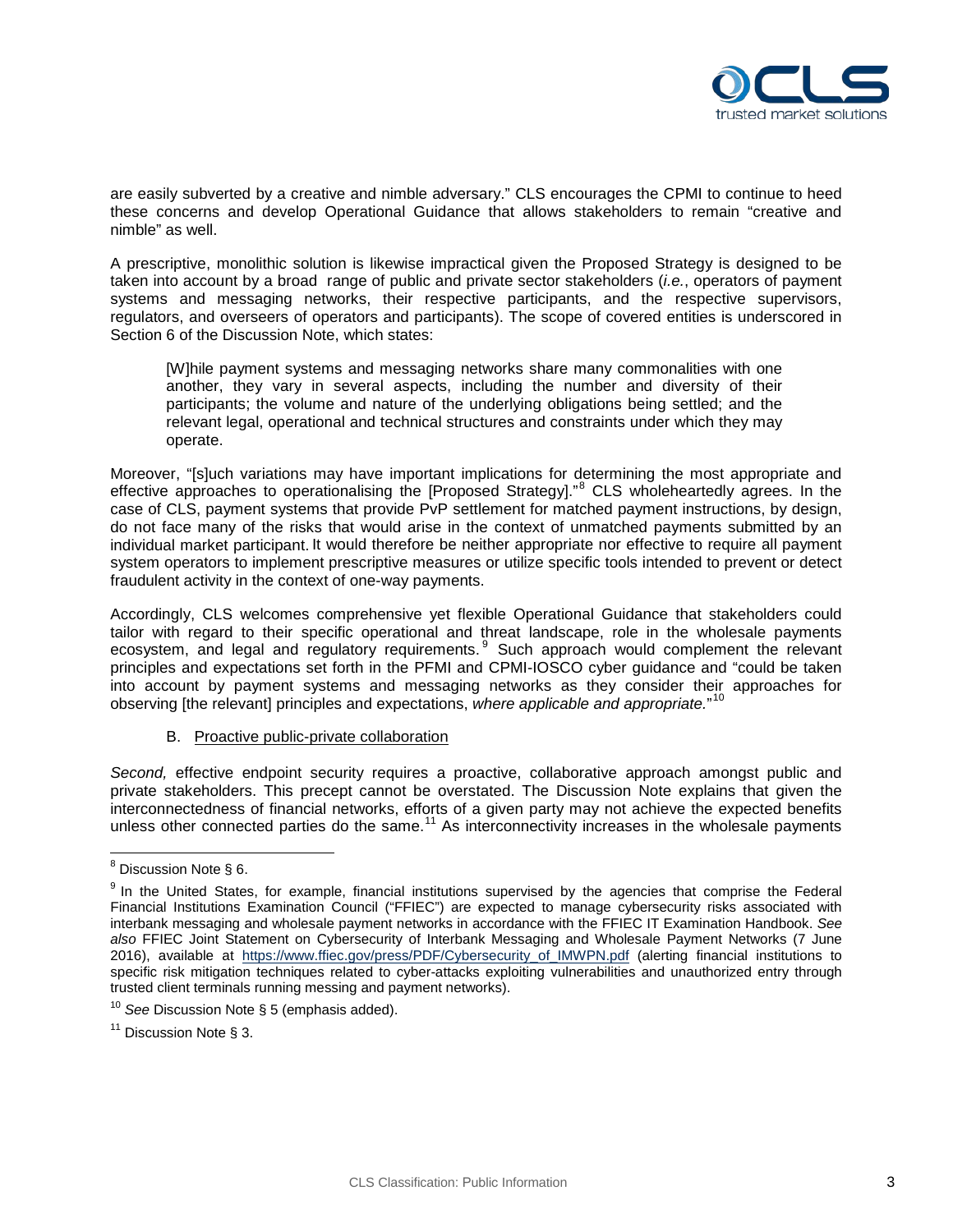

ecosystem, endpoint security is no longer viewed as solely the responsibility of the endpoint (and infrastructure security, in turn, the responsibility of the operator). Security breaches have implications for public confidence of the network as a whole, even where an operator's infrastructure and applications have not been compromised.<sup>[12](#page-3-0)</sup>

Nevertheless, operators alone cannot verify and control every aspect of endpoint security; they need to rely on those who control the endpoints (or are closer to them) to ensure appropriate controls are in place and operating effectively.<sup>[13](#page-3-1)</sup> This does not mean operators can abdicate responsibility for their endpoints; rather, they may not be in the best position to perform transaction monitoring and detect certain types of fraudulent activity. CLS therefore generally welcomes the elements in the Proposed Strategy that aim to clarify roles and responsibilities in this context, and offers specific considerations for certain elements below.

# II. Comments on Specific Elements of the Proposed Strategy

# A. Element 2 – Establish endpoint requirements

CLS recognizes the objective of Element 2 of the Proposed Strategy, which provides that operators should establish endpoint security requirements for participants as part of its participation requirements. In line with the policy considerations described above, CLS recommends that the Operational Guidance promulgate a principles-based, risk-based approach for this element and afford operators the flexibility to establish requirements that are practical, appropriate, and effective given the unique attributes of a given system and its participants.<sup>[14](#page-3-2)</sup>

# B. Element 3 – Promote adherence

CLS appreciates that operators should promote adherence to their participant endpoint security requirements, but urges the CPMI to adopt a flexible, risk-based approach for operationalizing Element 3, that complements, rather than supersedes, applicable principles and regulatory expectations. [15](#page-3-3) 

<span id="page-3-0"></span><sup>12</sup> *See* Richard Dzina, Remarks at the SIFMA Operations Conference and Exhibition 2017: Advancing the Fed's wholesale services in an area of unprecedented challenge and change (9 May 2017), available at <http://www.bis.org/review/r170511b.pdf> (addressing roles and responsibilities via-a-vis endpoint security); and Discussion Note § 3 (explaining how fraud may undermine confidence in the ecosystem, which could impede economic activity and financial stability).

<span id="page-3-1"></span> $13$  Discussion Note § 3.

<span id="page-3-2"></span><sup>&</sup>lt;sup>14</sup> CLS also notes that most (if not all) operators are also participants in other payment systems and messaging networks and, as such, would be expected to comply with participant requirements promulgated by those operators.

<span id="page-3-3"></span><sup>15</sup> *See i.e.,* PFMI Principle 18, Key Consideration 2 ("An FMI's participation requirements should be justified in terms of the safety and efficiency of the FMI and the markets it services, be tailored to and commensurate with the FMI's specific risks, and be publicly disclosed. Subject to maintaining acceptable risk control standards, an FMI should endeavour to set requirements that have the least restrictive impact on access that circumstances permit.").